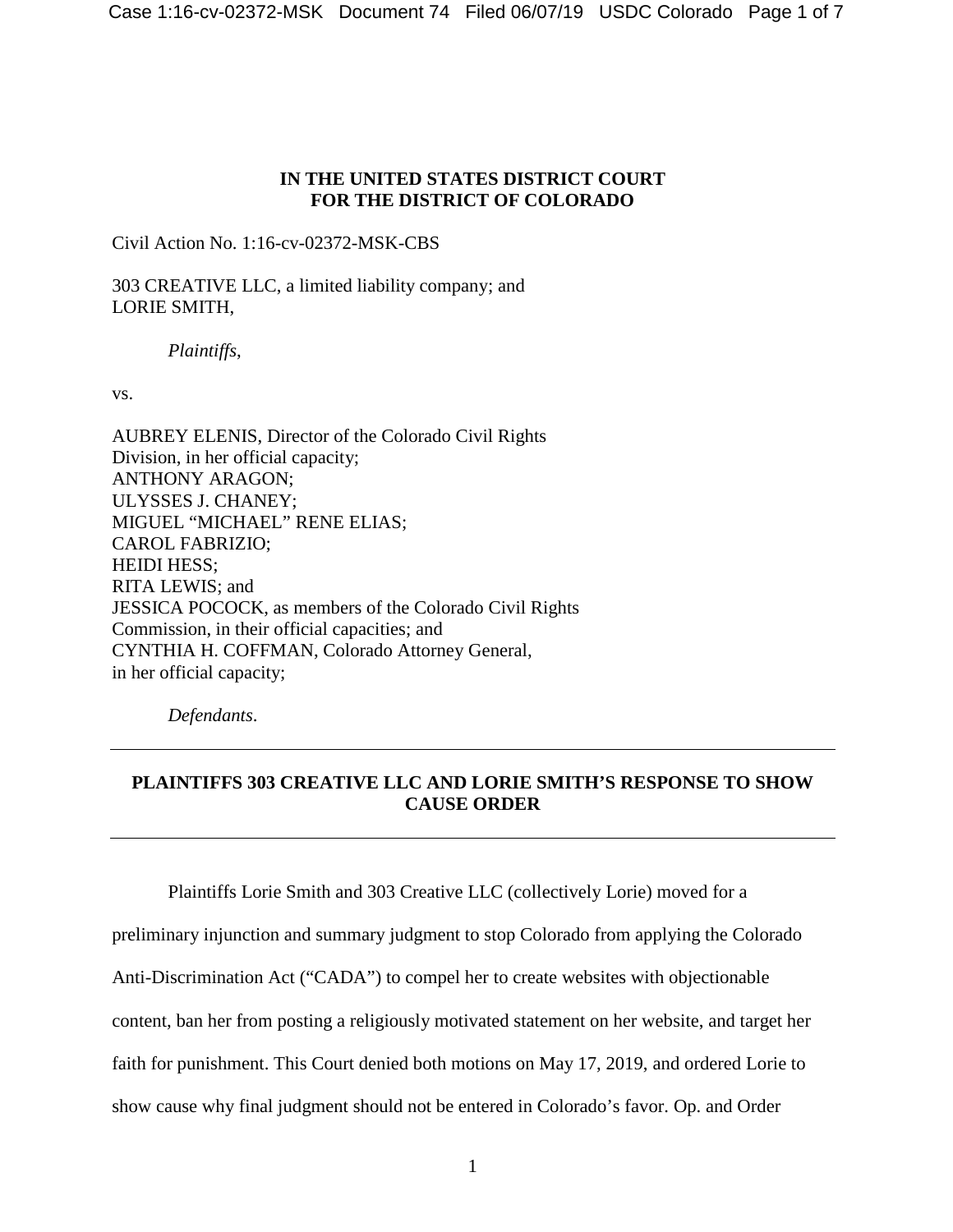Denying Mot. for Prelim. Inj. and Mot. for Summ. J. 26, ECF No. 72 ("Op. and Order"). In response, Lorie asks that this Court analyze the merits of Lorie's challenges to both the Accommodation Clause and the Communication Clause before entering final judgment.

This course is proper for two reasons. First, this Court should analyze and not assume the constitutionality of the Accommodation Clause or the illegality of Lorie's desired statement based on that assumption. Courts have repeatedly declined to assume constitutionality in this way. *See Hous. Opportunities Made Equal, Inc. v. Cincinnati Enquirer, Inc.*, 943 F.2d 644, 651 n.9 (6th Cir. 1991) ("When analyzing the constitutional protections accorded a particular commercial message, a court starts with the content of the message and not the label given the message under the relevant statute" otherwise it "would foreclose a court from ever considering the constitutionality of particular commercial speech because the statute would label such speech illegal.") (citing *Bigelow v. Virginia*, 421 U.S. 809 (1975)); *BellSouth Telecomms., Inc. v. Farris*, 542 F.3d 499, 506 (6th Cir. 2008) ("The lawfulness of the activity does not turn on the existence of the speech ban itself; otherwise, all commercial speech bans would all be constitutional."). $<sup>1</sup>$ </sup>

As Lorie and this Court acknowledged, the merits of the Accommodation Clause and the Communication Clause are intertwined. Op. and Order 6, 16-17; Pls.' Mot. for Summ. J. and Mem. in Supp. 16-17, ECF No. 48 ("Pls.' MSJ"); Pls.' Suppl. Br. regarding *Masterpiece*, *NIFLA*, and *Janus* 4, ECF No. 68 ("Pls.' Suppl. Br."). If Lorie has the constitutional right to decline to create objectionable websites, she has the constitutional right to state so publicly. But

<sup>&</sup>lt;sup>1</sup> Lorie's desired statement is not commercial speech, but these cases illustrate that even in the commercial speech context courts will not assume that speech is illegal.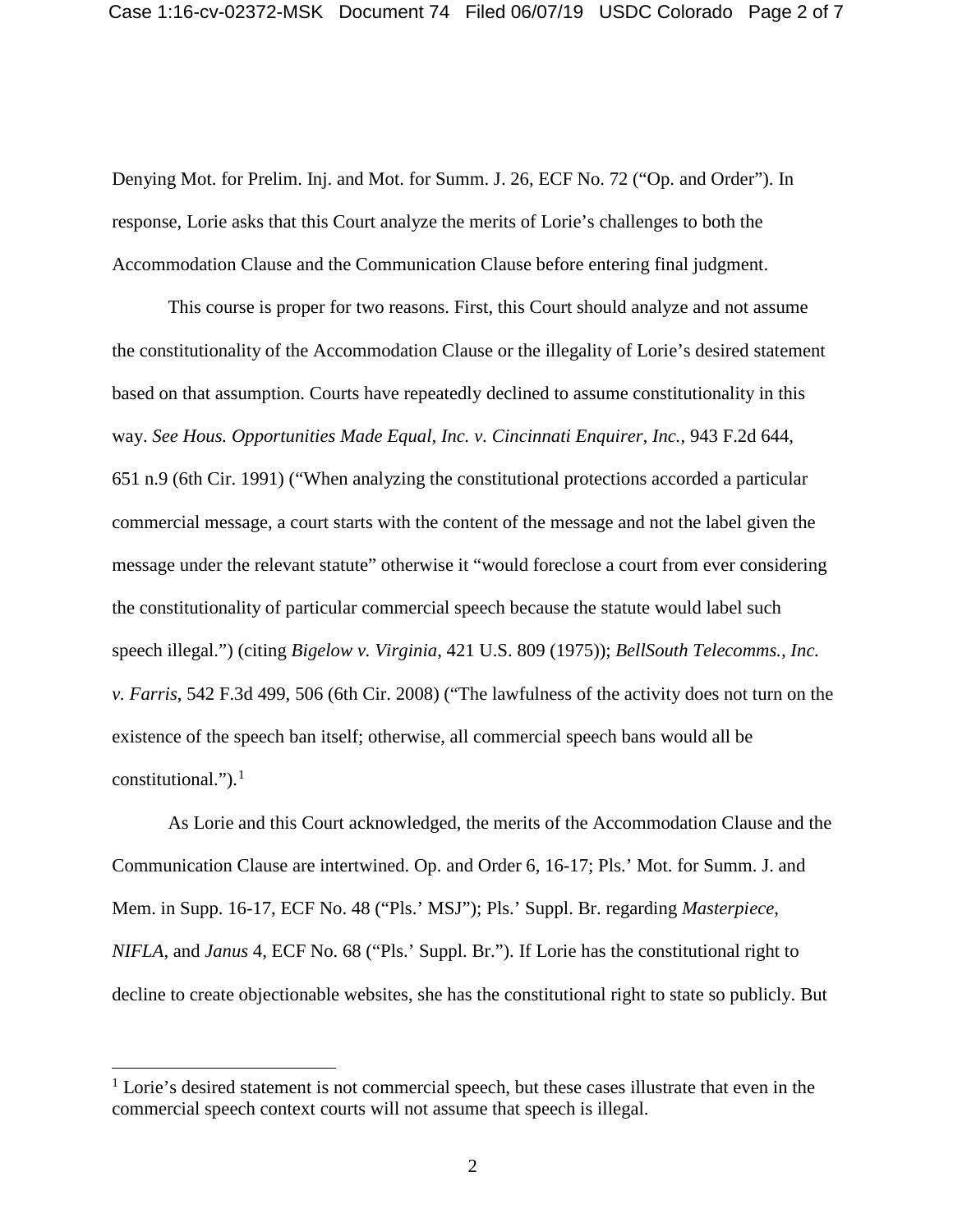instead of analyzing whether Lorie can constitutionally decline to create objectionable website content, this Court *assumed* she could not. Op. and Order 6. Based on that assumption, this Court in turn assumed Lorie's desired statement seeks to engage in illegal discrimination. Op. and Order 16-17. But this was legal error.

And Lorie disputed those assumptions. Lorie has argued that her decision whether to create particular website content is not status discrimination but a content-based distinction that is constitutionally protected. Pls.' Suppl. Br. 1-2. Based on this point, Lorie has argued that her desired statement is constitutionally protected and thus legal. Pls.' Suppl. Br. 1-2; Pls.' MSJ 3-4, 49-51. Because Lorie disputed this Court's legal assumptions and because the merits of the Accommodation Clause and the Communication Clause are intertwined, this Court should evaluate whether the Accommodation Clause can compel Lorie to create objectionable website content in order to determine whether the Communication Clause can ban her desired statement. Indeed, courts regularly evaluate the merits of one provision when it is legally intertwined with another. *N.C. Right to Life, Inc. v. Bartlett*, 168 F.3d 705, 715 n.2 (4th Cir. 1999) (rejecting argument that plaintiffs have standing to challenge only one of two statutory provisions where the provisions were "inextricably intertwined").

Second, this Court failed to consider all of Lorie's Free Exercise arguments. Although this Court considered some of those arguments, this Court did not consider whether certain statements by members of the Colorado Civil Rights Commission (including past Commissioner Diane Rice) reveal hostility toward Lorie's religious beliefs on marriage. Op. and Order 20-25; *see also* Pls.' Suppl. Br. 2-4. The Supreme Court relied on these statements in *Masterpiece Cakeshop, Ltd. v. Colorado Civil Rights Commission* as proof of religious hostility. 138 S. Ct.

3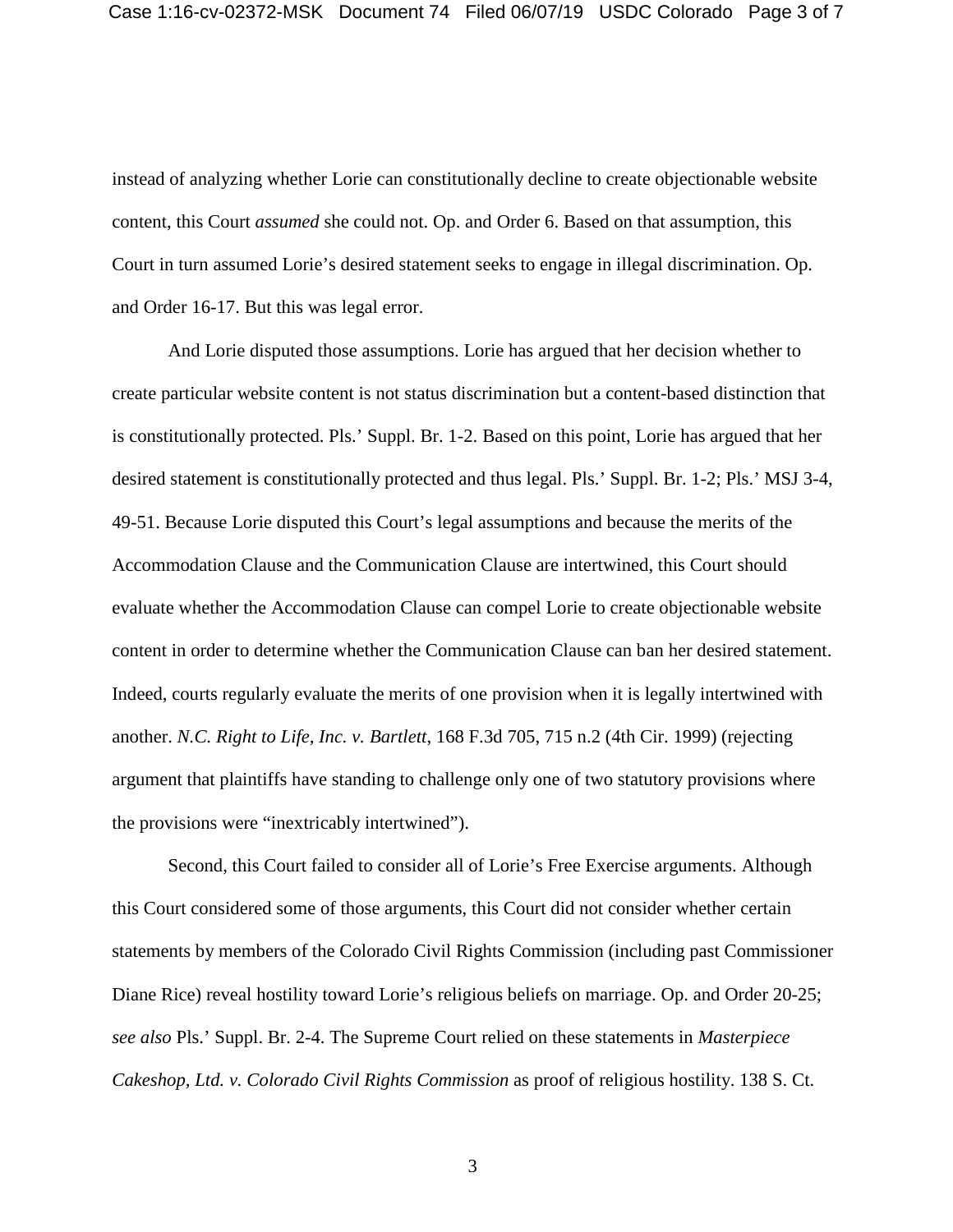1719, 1729-30 (2018). But the Commission has yet to disavow those statements. And Colorado Commission members recently embraced those hostile statements when they met to discuss the *Masterpiece* decision at a recorded public hearing of the Commission. This recent embrace of hostile statements again proves the Commission's religious hostility toward beliefs like Lorie's. *See* Transcript of Proceedings of the Eleventh (2017-2018) Monthly Meeting before the Colorado Civil Rights Commission, Full Transcript, Except Executive Session, Transcribed from Audio Recordings 10:5-9 (June 22, 2018), attached here as Exhibit A (Commissioner Lewis: "I support Commissioner Diann Rice and her comments. I don't think she said anything wrong. And if this was 1950s, it would have a whole different look. So I was very disappointed by the Supreme Court's decision."); *see also* Audio Recording of the Eleventh (2017-2018) Monthly Meeting before the Colorado Civil Rights Commission (June 22, 2018), filed conventionally herewith as Exhibit B, and the Public Session Minutes of the Eleventh (2017- 2018) Monthly Meeting before the Colorado Civil Rights Commission (June 22, 2018), attached here as Exhibit C.

It is proper for the Court to take judicial notice and consider this new evidence because it is a public record. *Moore v. Tulsa*, 55 F. Supp. 3d 1337, 1341 (N.D. Okla. 2014) (taking judicial notice of a public record based on the law that "[a] court may take judicial notice of 'matters that are verifiable with certainty'… includ[ing] public records") (quoting *St. Louis Baptist Temple, Inc. v. Fed. Deposit Ins. Corp.*, 605 F.2d 1169, 1172 (10th Cir. 1979)); *see also Van Woudenberg ex rel. Foor v. Gibson*, 211 F.3d 560, 568 (10th Cir. 2000), *abrogated on other grounds by McGregor v. Gibson*., 248 F.3d 946 (10th Cir. 2001) ("[T]he Court is permitted to take judicial notice of its own files and records, as well as facts which are a matter

4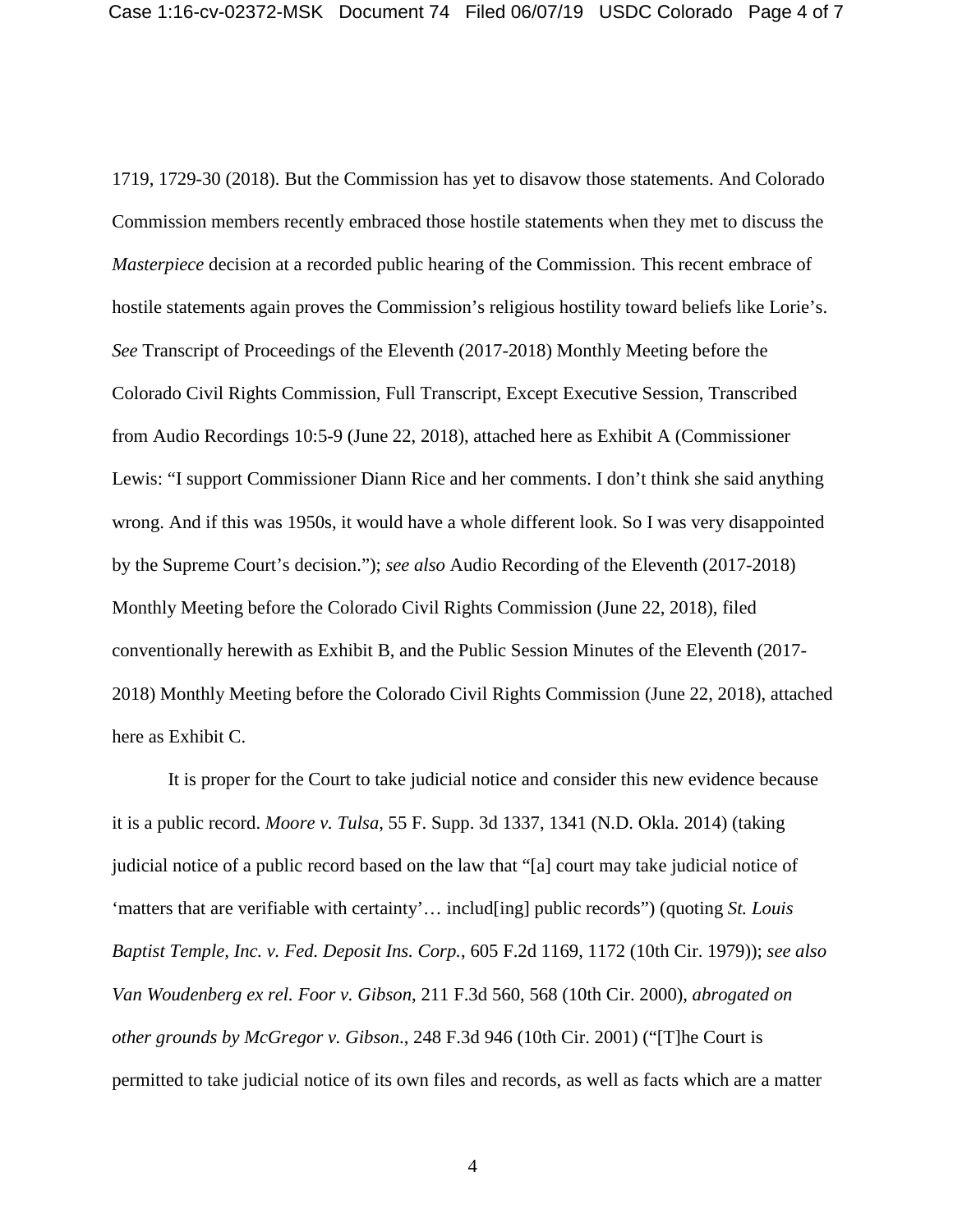of public record."). The comments were made in the course of a public hearing of a government body—the Colorado Civil Rights Commission. *See* Aff. of Jacob P. Warner ¶ 6 ("Warner Aff."); *N. Arapaho Tribe v. Burwell*, 118 F. Supp. 3d 1264, 1280 n.7 (D. Wyo. 2015) (taking judicial notice of a letter submitted during notice-and-comment process for tribal action because it was a public record). They were produced by the Commission in separate litigation in the District of Colorado. *See* Warner Aff. ¶ 5, 7. As such, it is a matter of public record. *See* Exhibit B. In the alternative, this Court can exercise its broad discretion to supplement the record with this additional evidence as it is highly relevant to this Court's free exercise analysis. *Wilson v. Vill. of Los Lunas*, 572 Fed. Appx. 635, 638-39 (10th Cir. 2014) (recognizing court's broad discretion over requests to supplement).

In light of Lorie's past arguments and this recent transcript indicating religious hostility, this Court should evaluate whether Colorado can constitutionally apply CADA against Lorie to compel her to speak against her religious beliefs. If the Court declines to evaluate these two arguments, as requested, Lorie asks that this Court enter final judgment.

Respectfully submitted this 7th day of June, 2019.

*s/ Katherine L. Anderson*

Jeremy D. Tedesco (Arizona Bar No. 023497) Jonathan A. Scruggs (Arizona Bar No. 030505) Samuel D. Green (Arizona Bar No. 032586) Katherine L. Anderson (Arizona Bar No. 033104) ALLIANCE DEFENDING FREEDOM 15100 N. 90th Street Scottsdale, AZ 85260 (480) 444-0020 (480) 444-0028 (facsimile)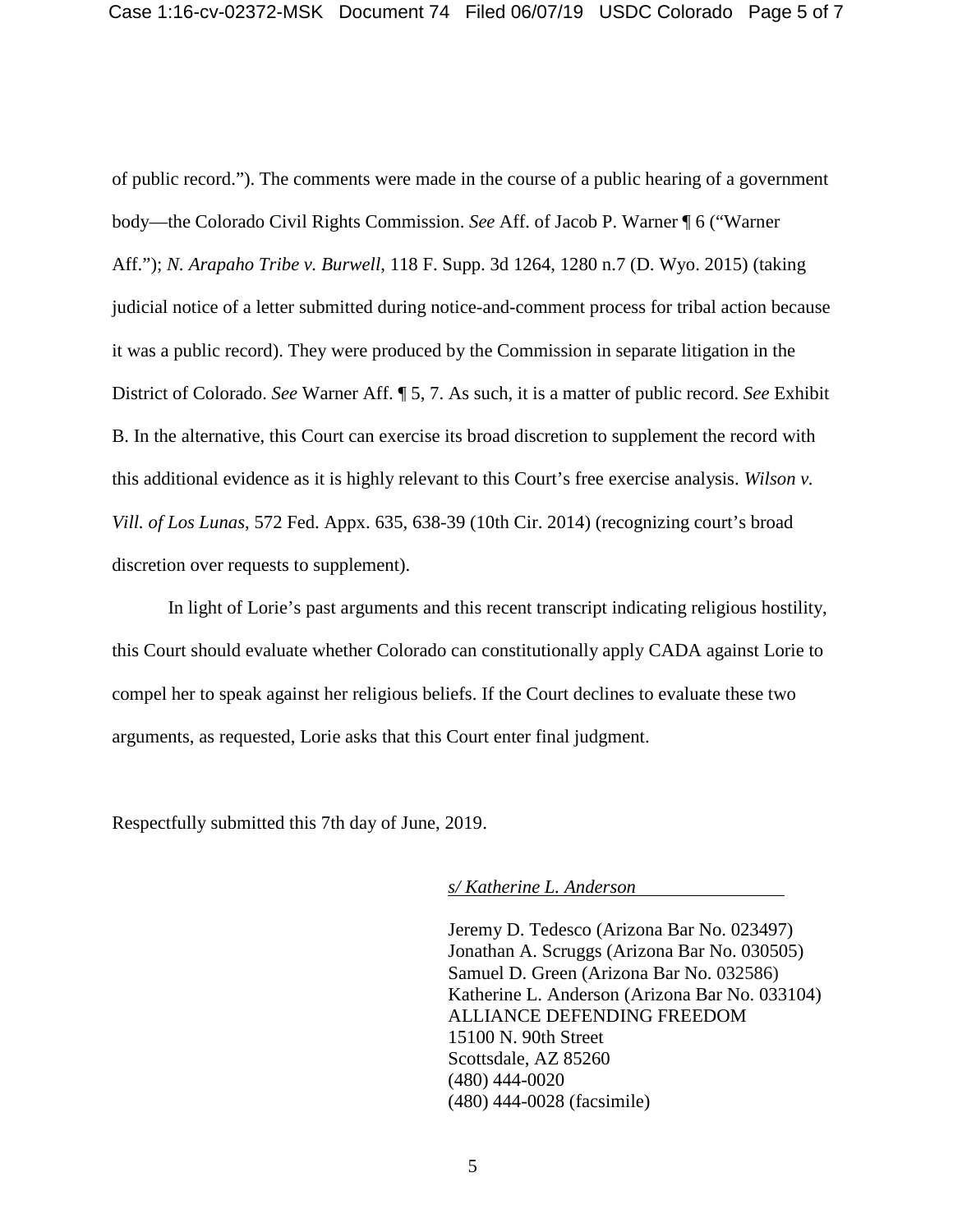jtedesco@ADFlegal.org jscruggs@ADFlegal.org sgreen@ADFlegal.org kanderson@ADFlegal.org

David A. Cortman (Georgia Bar No. 188810) Rory T. Gray (Georgia Bar No. 880715) ALLIANCE DEFENDING FREEDOM 1000 Hurricane Shoals Road, NE, Suite D-1100 Lawrenceville, GA 30043 (770) 339-0774 (770) 339-6744 (facsimile) dcortman@ADFlegal.org rgray@ADFlegal.org

Attorneys for Plaintiffs